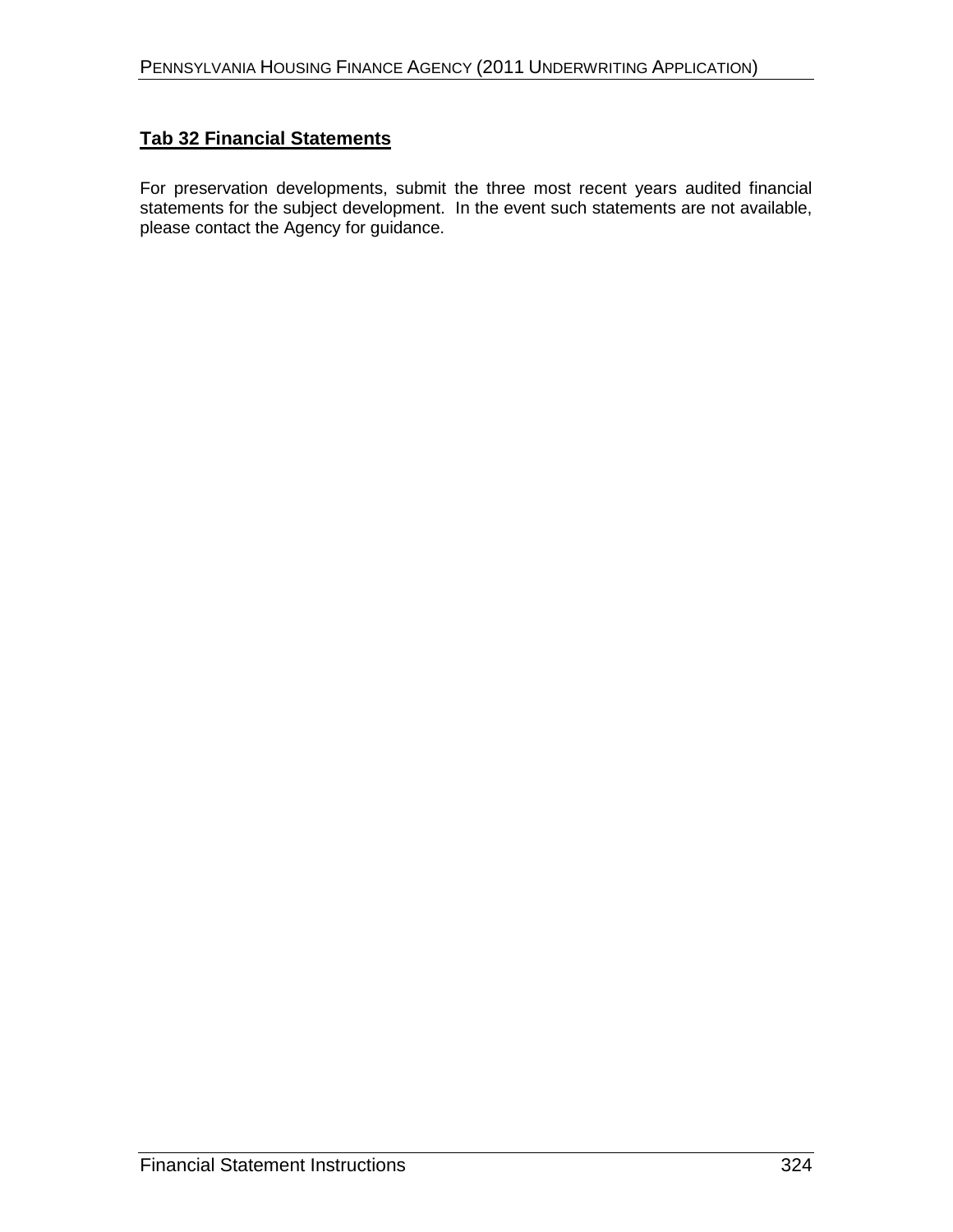## **Tab 33 Existing Financing & Regulatory Documents**

Submit a copy of the current Mortgage Note, Regulatory Agreement, Use Agreement and Housing Assistance Payment (HAP) contract with the Application. If the development does not have a current HAP contract, submit a statement that outlines any rental assistance that may exist or has been provided to the property. If there is none, provide a statement regarding proposed rental assistance.

Preservation applicants must either demonstrate through the market study submitted with the Application that the development is a likely candidate for conversion into market rate housing with rents that would not be affordable to low income households or submit the requirements of Tab 35.

A list of all Regulatory Agency approvals that will be necessary to achieve the goals of the application must be included. Regulatory Agencies may include, but are not limited to the Department of Housing and Urban Development, USDA Rural Development, State government, Local government, and the Pennsylvania Housing Finance Agency. Necessary approval may include:

- Approval to prepay an existing loan
- Proposed restructuring of an existing loan(s)
- Subordination of an existing loan(s)
- Assumption of an existing loan(s)
- Extensions to Project Based Rental Assistance Contract
- Proposed principal amount and terms of loan processed under the HUD MAP program or other credit enhancement programs
- Proposed changes in the type of occupancy, number of units or size of units

The breakdown must list each approval necessary, the regulatory agency having jurisdiction to make the decision, contact information for each agency, and most importantly, the status and timeline and any additional monetary or security collateral required to receive each necessary approval.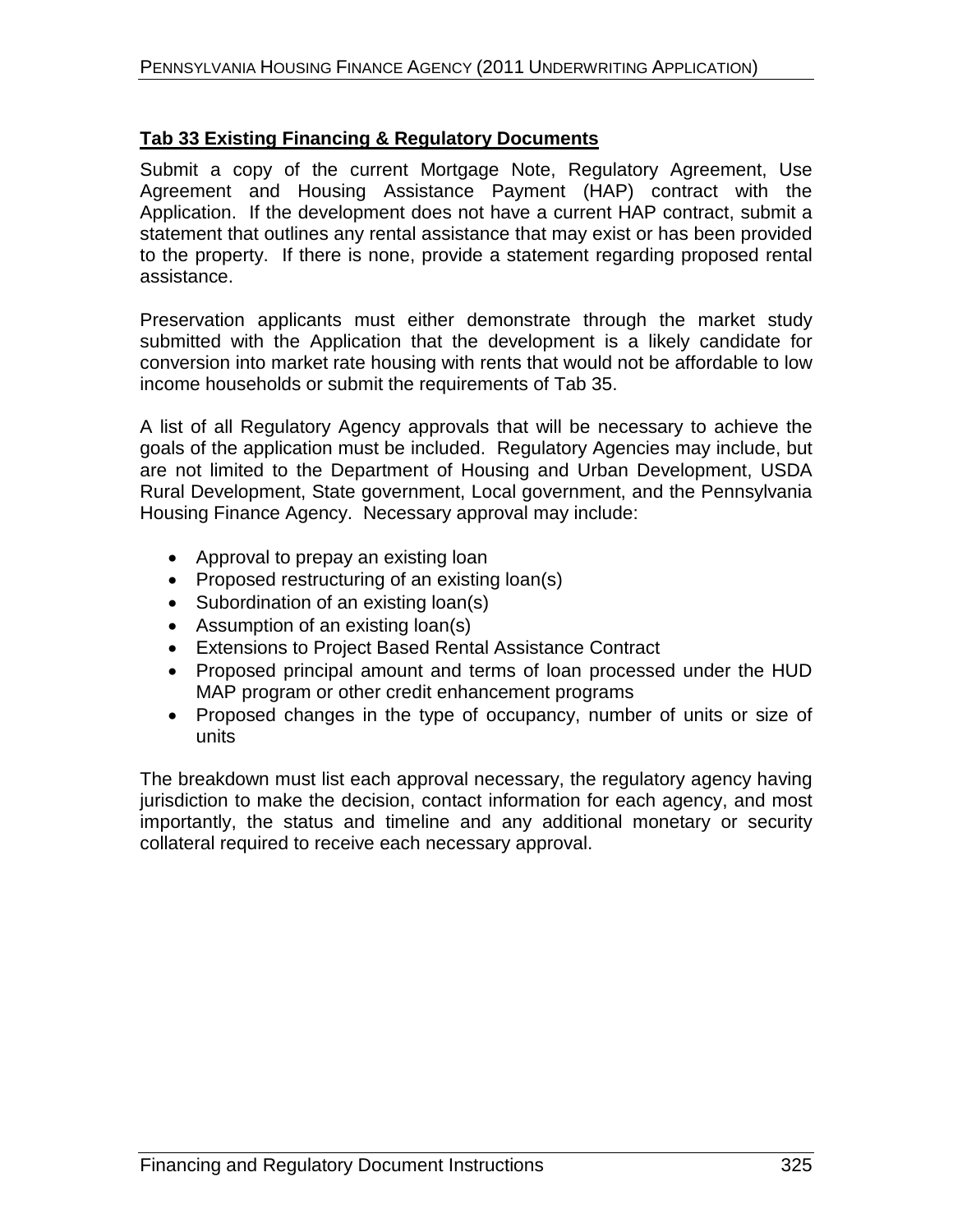#### **Tab 34 Physical/Capital Needs Assessment**

For developments that will repair or replace components that are 1) in immediate need of repair or replacement or 2) functionally obsolete or will provide modification or betterment required by new applicable federal, state or local housing or building code requirements, a Physical/Capital Needs Assessment must be completed by an independent third party not involved in the design or preparation of drawings and specifications for the development. A minimum of \$10,000 per unit in construction costs on major systems and components is required for consideration in this category. Please refer to the Physical/Capital Needs Assessment Requirements for specific guidelines on completing this Assessment. The date of the Assessment must be less than 12 months prior to the submission date of the Application.

To the greatest extent possible the design should include the scope of work to provide up to 5% of the units meeting current accessibility standards and up to 2% meeting current audible/visual standards. Further, VisitAbility features should be included in the design for as many units as economically feasible.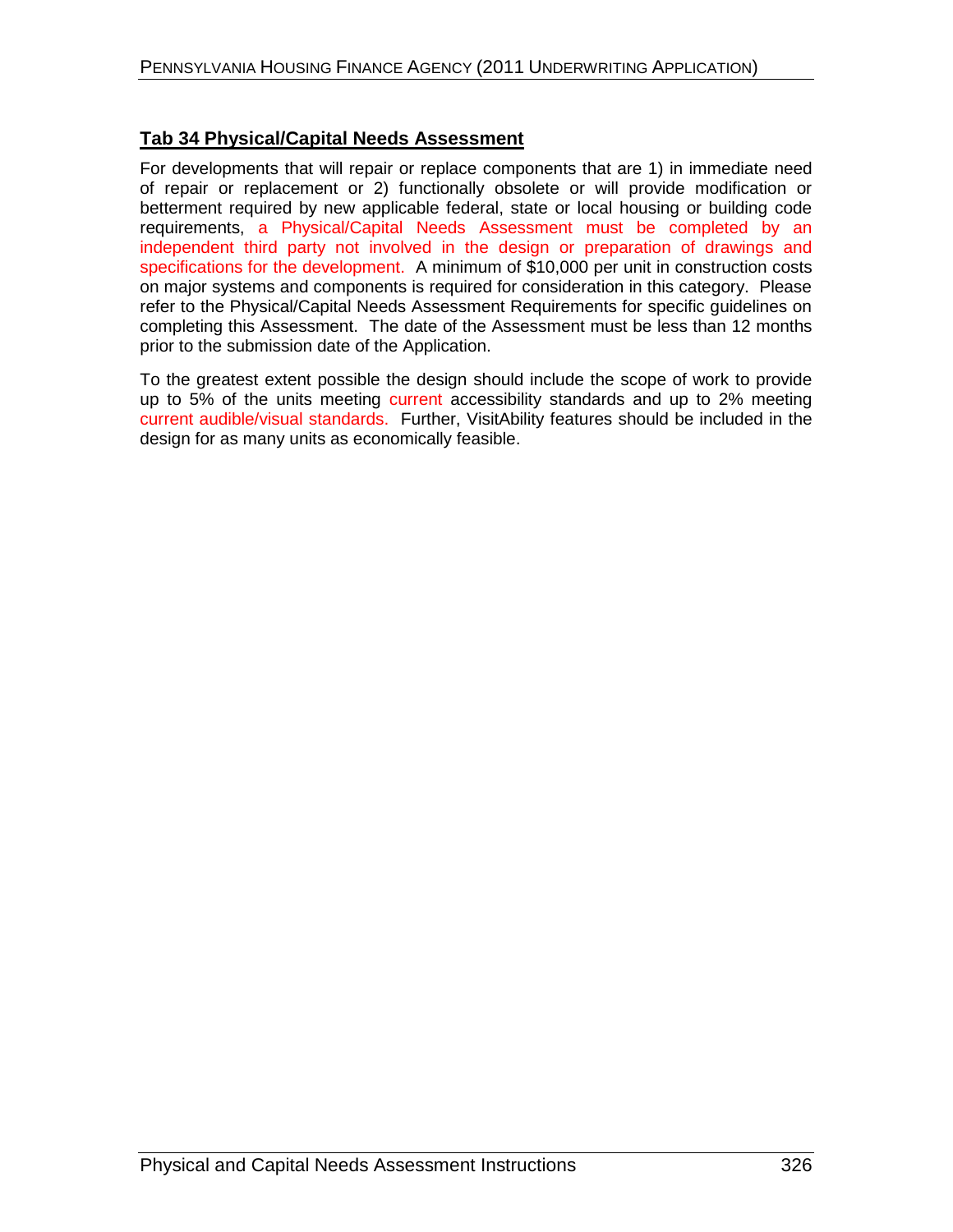# *PHYSICAL/CAPITAL NEEDS ASSESSMENT REQUIREMENTS*

Preservation applicants for rehabilitation must submit a Physical Condition Assessment (PCA), or recent Capital Needs Assessment (CNA) and replacement reserves analysis. The PCA/CNA must have been performed within 12 months of the submission date of the Application.

The PCA/CNA shall include the following five (5) major components:

- 1. Critical Repair Items. All health and safety deficiencies or violations of Section 8 housing quality standards, including any/all Federal Lead Based Paint requirements, and FHA's regulatory agreement standards that require immediate remediation.
- 2. Twelve-Month Physical Needs. An estimate of the repairs, replacements, and significant deferred and other maintenance items that will need to be addressed within 12 months. Includes the minimum market amenities needed to restore the property to the non-luxury standard adequate for the rental market for which the development was originally approved. If the standard has changed over time, the rehabilitation may include improvements to meet the current standards.
- 3. Long-Term Physical Needs. As estimate of the repairs and replacement items beyond the first year that are required to maintain the development's physical integrity over the next **twenty (20) years**, such as major structural systems that will need to be replaced during this period.
- 4. Analysis of Reserves for Replacement. An estimate of the initial and monthly deposit to the Reserves for Replacement account needed to fund the development's longterm physical needs, accounting for inflation, the existing Reserves for Replacement balance, and the Expected Useful Life (EUL) of major building systems. This analysis should include the cost of twelve-month physical needs, but not any work items that would be treated as an operating expense.
- 5. Costing. A Cost Estimate should be part of this report. All items included in components #1 Critical Repair Items, #2 Twelve Month Physical Needs and the abatement of environmental hazards must be included in the scope of work proposed in the Application. The scope of work should also include items shown for replacement within the first 5 years of component #3 Long-Term Physical Needs.

# **Statement of Work**

- 1. The report shall be written with detailed narrative and accompanying color photographs and shall describe the property's exterior and interior physical condition, including architectural and structural components, and mechanical systems.
- 2. The report shall:
	- a) Identify in detail any repair items that represent an immediate threat to health and safety, and all other significant defects, deficiencies, items of deferred maintenance, and material building code violations (individual and collectively, "Physical Deficiencies") that would limit the expected useful life of major components or systems. Deficiencies regarding significant life safety issues must be identified;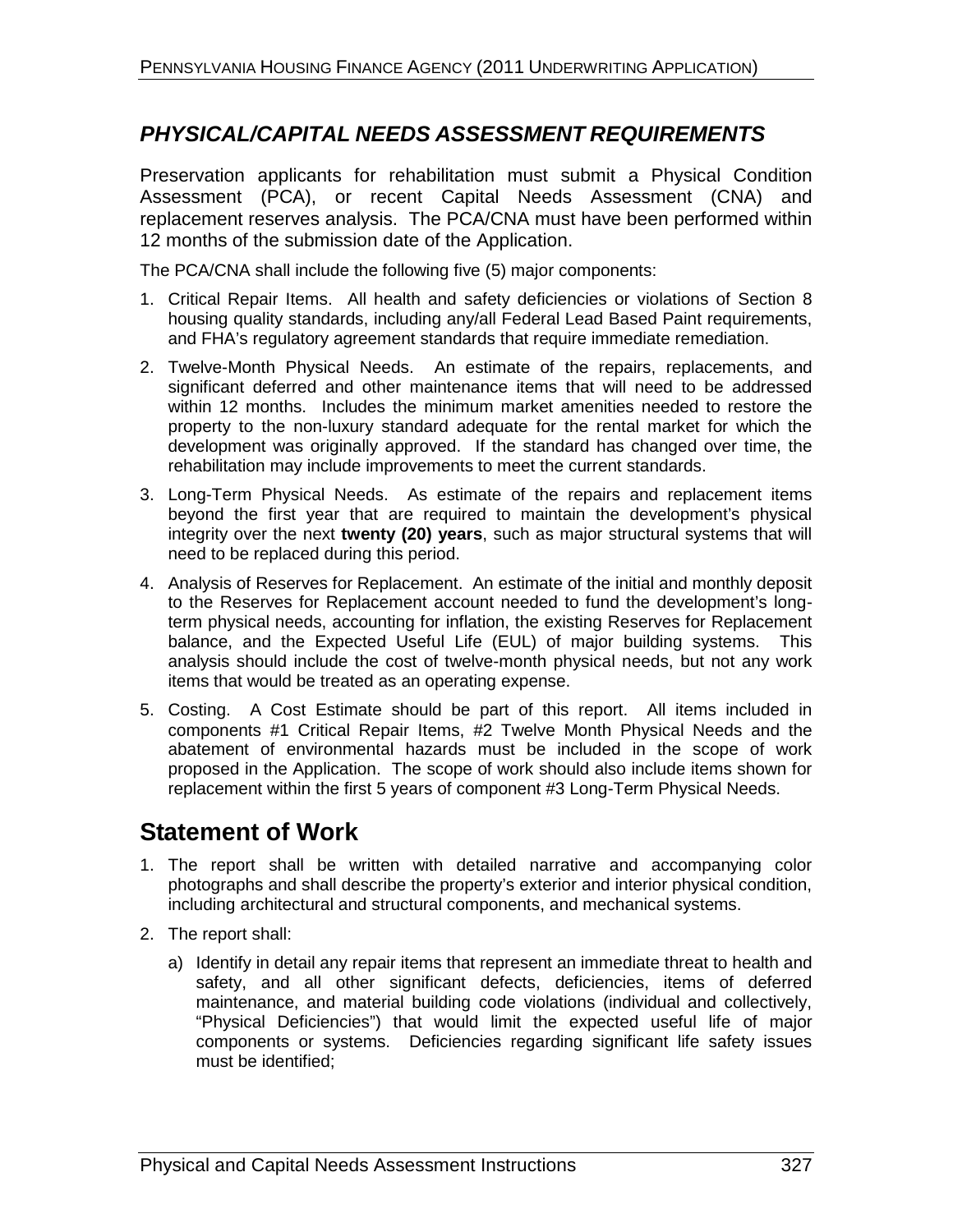- b) Provide estimated costs to remedy the detailed Physical Deficiencies (Critical repair items, 12-month physical needs, and the first five years of long term physical needs); and
- c) Prepare a Replacement Reserve Schedule, including an estimate of the initial and annual deposits (projected to increase at the operating cost adjustment factor) based on the remaining term of the mortgage plus two years.
- 3. The report shall identify any Physical Deficiencies as a result of:
	- a) A visual survey;
	- b) A review of any pertinent documentation; and
	- c) Interviews with the property owner, management staff, tenants, interested local community groups and government officials.
- 4. The report shall provide a description of directly observed or potential on-site environmental hazards including but not limited to above and below ground tanks which are not in use. The report shall also include copies of laboratory testing results for the presence of radon, lead in domestic water, lead based paint, where applicable, and asbestos, where potential asbestos containing materials exist. A minimum of 10% or 5 of the dwelling units (whichever is greater) must be tested.

Radon must be tested in at the lowest floor level containing dwelling units or the lowest level of the building containing community space.

Testing for lead in the water shall be based on 2 samples from each location; an initial draw sample taken after a period of no water use, and a sample taken after thoroughly flushing the system.

Lead based paint testing shall be performed using an X-ray Fluorescence spectrum analyzer (XRF) and in accordance with HUD's "Final Rule", 24 CFR Part 35, as amended June 21, 2004.

A survey of the building shall be performed to identify suspect asbestos containing materials. All such material shall be tested using polarized light microscopy (PLM).

- 5. The report shall assess the twelve-month physical needs. The standard is a nonluxury standard adequate for the rental market. The physical needs identified should be those necessary for the development to retain its original market position as an affordable development in a decent, safe and sanitary condition (recognizing any evolution of standards appropriate for such a development). The twelve-month physical needs should include those improvements the development requires to compete in the market. Where a range of options exists, the most effective options for rehabilitation should be chosen, when both capital and operating costs are taken into consideration.
- 6. A diagnostic and comprehensive energy audit performed by a Building Performance Institute (BPI) Certified Multifamily Building Analyst must be conducted in accordance with the PHFA guidelines attached. The energy audit report must be included in the application. Measures to reduce both development paid and tenant paid utilities must be evaluated.
- 7. The report must be prepared by an independent consultant, an architect, general contractor or engineer, any all of whom must be versed in all applicable codes currently in effect in the locality in which the development is located.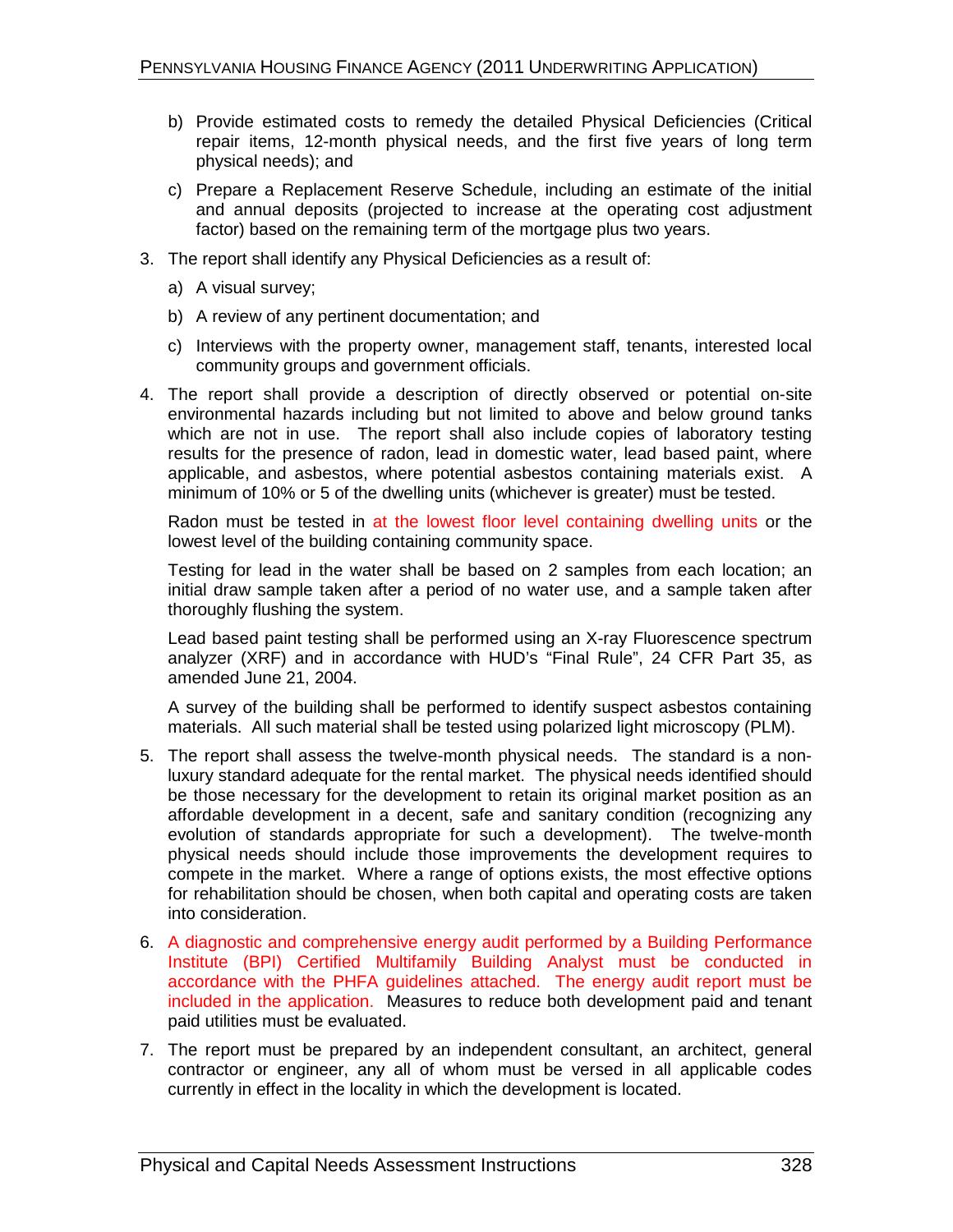- 8. The report shall explain how the development will meet the requirements for accessibility/VisitAbility to persons with disabilities, to the extent applicable.
- 9. Prepare a PCA/CNA report, which in addition to the five major aforementioned components and at a minimum shall include the following subcomponents.
	- a) Development Summary Sheet; and
	- b) Executive Summary (discussion of the physical condition of the property and any major repair/rehab items observed); and
	- c) Index; and
	- d) Introduction to the Report; and
	- e) Building Evaluation (property identification, including location and description); and
	- f) Site Improvement Evaluation/Analysis (utilities, parking, paving, sidewalks, sewer and drainage, landscaping, trash enclosures/compactors and general site improvements); and
	- g) Building Architectural and Structural Systems Evaluation (foundations superstructure and floors, roof structures and roofing, exterior walls and stairs, siding, downspouts, and common areas energy efficiency, tenant amenities, playgrounds and playground equipment); and
	- h) Building Mechanical and Electrical Systems Evaluation (building HVAC, plumbing, electrical, elevators, fire protection/security systems); and
	- i) Interior Dwelling Units Evaluation (interior finishes, all floors, walls, ceilings, paint, kitchens and appliances, carpet, vinyl, interior doors, shelves, cabinets, vanities, closets, interior HVAC, plumbing, bathroom fixtures, electrical fire protection systems, security systems); and
	- j) Evaluation/Analysis of Other Structures; and
	- k) Estimated Useful Life Analysis (computation of Repairs and Replacement Reserves); and
	- l) The basis for identifying any item for repair or replacement; and
	- m) Unit cost breakdowns shall be provided for multiple items (i.e., stoves, refrigerators, cabinets, bathroom fixtures, etc.); and
	- n) Acknowledgments (who prepared report, when report was prepared, who received report and when report was reviewed); and
	- o) Appendices (photographs, site plans, maps, etc.); and
	- p) Identification of any observed hazards, flammable or explosive facilities/operations in the immediate area of the development; and
	- q) State whether the development is located in a Flood Plain.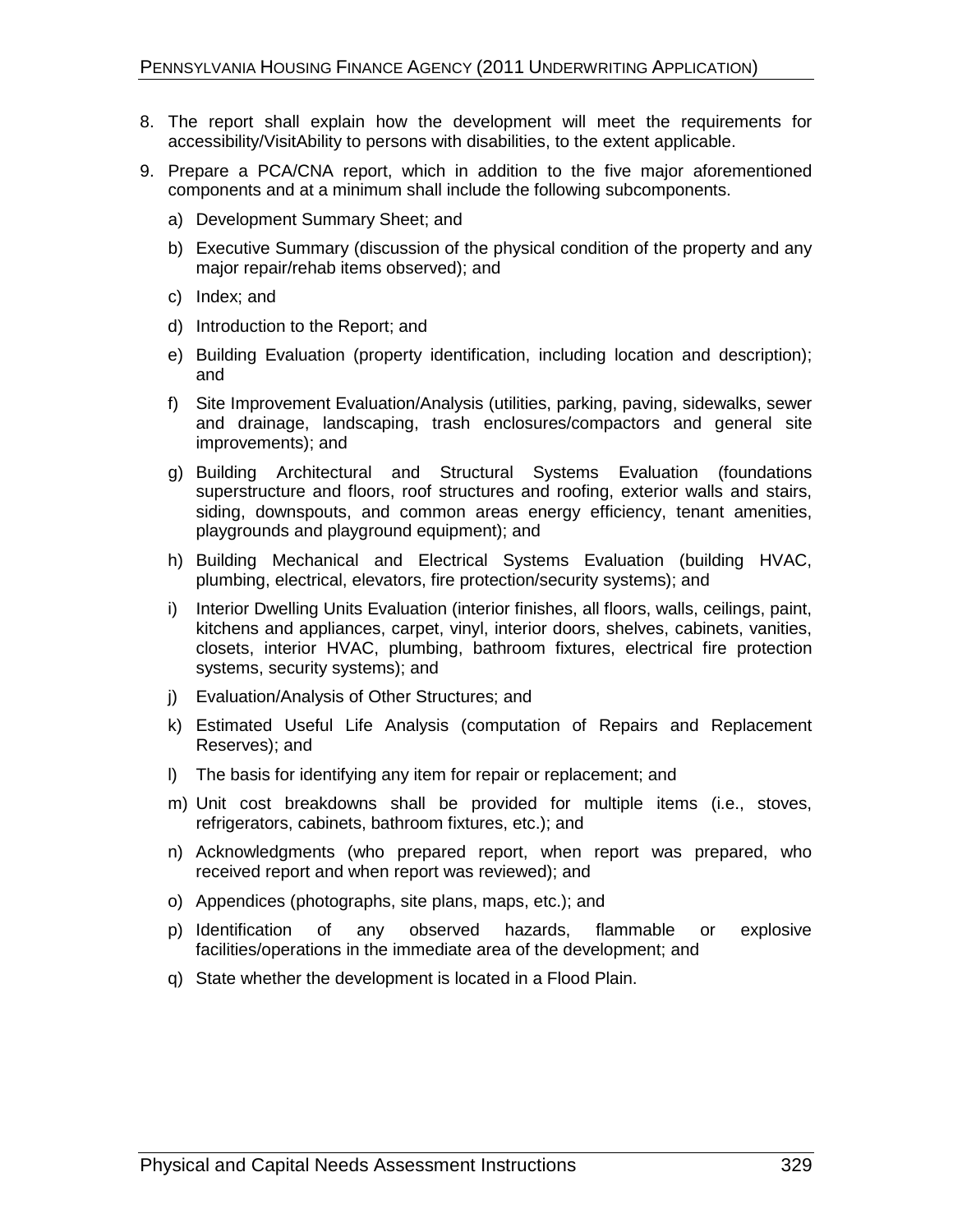## Energy Audit Guidelines

The multifamily audit is a detailed examination of how the multifamily facility uses energy and other controllable utilities, quantification of the buildings energy and water consumption, the cost of energy, technical analysis of the building and associated systems, and in conclusion a set of recommendations to reduce the energy costs. The energy cost reduction will be categorized by building envelope, equipment (mechanical, electrical, plumbing) and operational changes.

The guidelines below and the scope of the audit may be simplified based on the Owner's proposed scope of work for the preservation project (i.e. if the furnaces are already scheduled for replacement due to age or condition, they do not need to be evaluated in the energy audit). Therefore the scope of services required of the auditor should be coordinated with the Owner. The goal of the audit is to identify energy and water saving measures that might otherwise be overlooked during the preservation work.

The audit should include:

- Analysis of existing energy (electric, natural gas, Liquid propane, fuel oil) consumption. A minimum of one year's bills should be evaluated. Evaluate consumption levels and patterns. Audited financial statements are not acceptable.
- Review maintenance and repair records.
- Review Record Drawings (As-built).
- Fuel usage data should be normalized with local weather data.
- Discuss building with management. The discussions should include building performance, HVAC systems, electrical, and building envelope. Occupant comfort and complaints should be Included in the discussions.
- Site visit should be conducted using acceptable techniques for building type and size (i.e. small building with independent entries may utilize blower testing, large building with common entrances and hallways may utilize visual inspection and measurements to calculate leakage).
	- o Sampling should include 10% of total existing units.
	- o All unit types (bedroom count, HVAC system type, location in building) shall be taken into account.
	- o Field verify blue prints
	- o Inventory MEP equipment
	- o Identify moisture problems
	- o Identify ventilation system
	- o Field verify fan operation
	- o Assess building airflow
	- o Evaluate building envelope
- Energy modeling should be conducted, according to ASHRAE Fundamentals Chapter 31. TREAT, EA-QUIP or other multifamily energy audit software approved by DOE must be used for energy modeling. The energy model shall be calibrated against the previous 12 months actual usage to verify the accuracy of the model. Assumptions and calculation methods should be documented.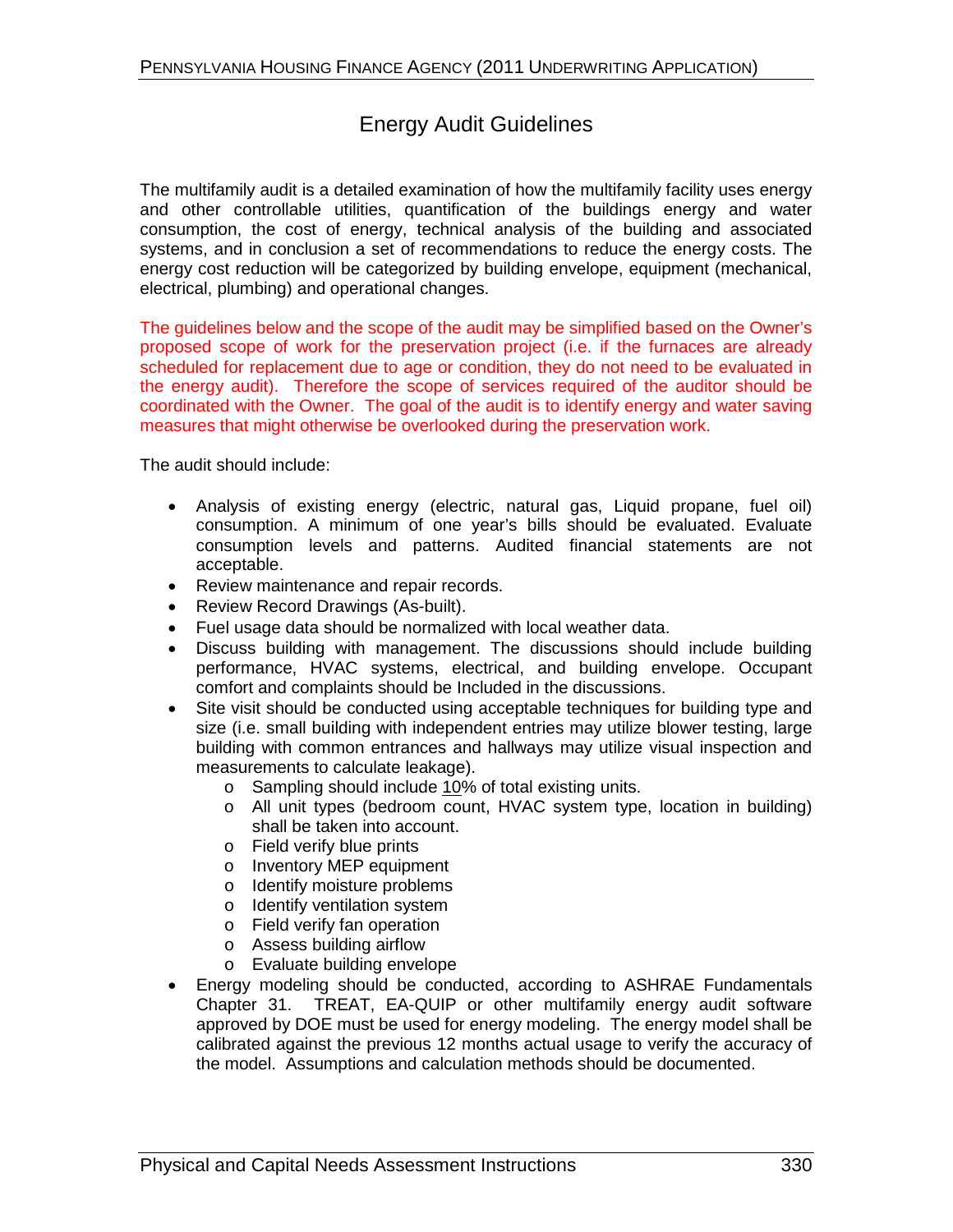- Economic analysis
	- o Account for inflation and discount rates utilizing the Savings-to-Investment Ratio formula.
	- o Cost estimates for all energy efficiency measures. Provide back-up for cost estimates (RS Means is acceptable). Provide in spreadsheet format for local verification.
	- o Calculate energy dollar savings (annual savings, life cycle savings, show payback period) per recommended efficiency measure.
	- o Include benefits to end use bill payers.
	- o Identify non-energy related benefits.
- Mechanical Systems
	- o Provide a detailed list of HVAC equipment, include age, capacities, make and model numbers.
	- o Identify equipment as common area, tenant area and if equipment is central or systems within tenant area.
	- o State condition of equipment.
	- o Provide combustion efficiencies for combustion equipment
	- o Identify distribution systems and state condition of distribution systems and components.
- Electrical Systems
	- o Provide a schedule of lighting, motors, and major appliances.
	- o Identify savings, consumption and dollars for retrofits, in common space and units.

# **Reporting and Review**

- Deliverable Report including:
	- o Executive Summary including Detailed Table of All Measures with
		- Annual Savings in kilowatt-hours, MMBTU, and gallons
			- **Annual Savings in dollars**
			- **-** Life of Measure
			- **EXEC** Life Cycle Savings of Measure
			- **Estimated Cost (RS Means is acceptable)**
			- Savings-to-Investment Ratio (SIR\*) based on Estimated Cost
	- o Building Description Include the following,
		- **Building Envelope**
		- **Mechanical Equipment and appurtenances**
		- **Electrical Equipment and appurtenances**
		- **Plumbing Equipment and appurtenances**
	- o All Evaluated Measures
		- **Description**
		- **Rational**
	- o Analysis of Fuel and Electricity Bills

\* Savings-to-Investment Ration (SIR): The present value of the lifetime dollar savings divided by the cost of the installed measure (a discount rate of 3% must be used). It is recommended that energy efficiency recommendations should be based on a calculated SIR, with larger SIRs receiving a higher priority.